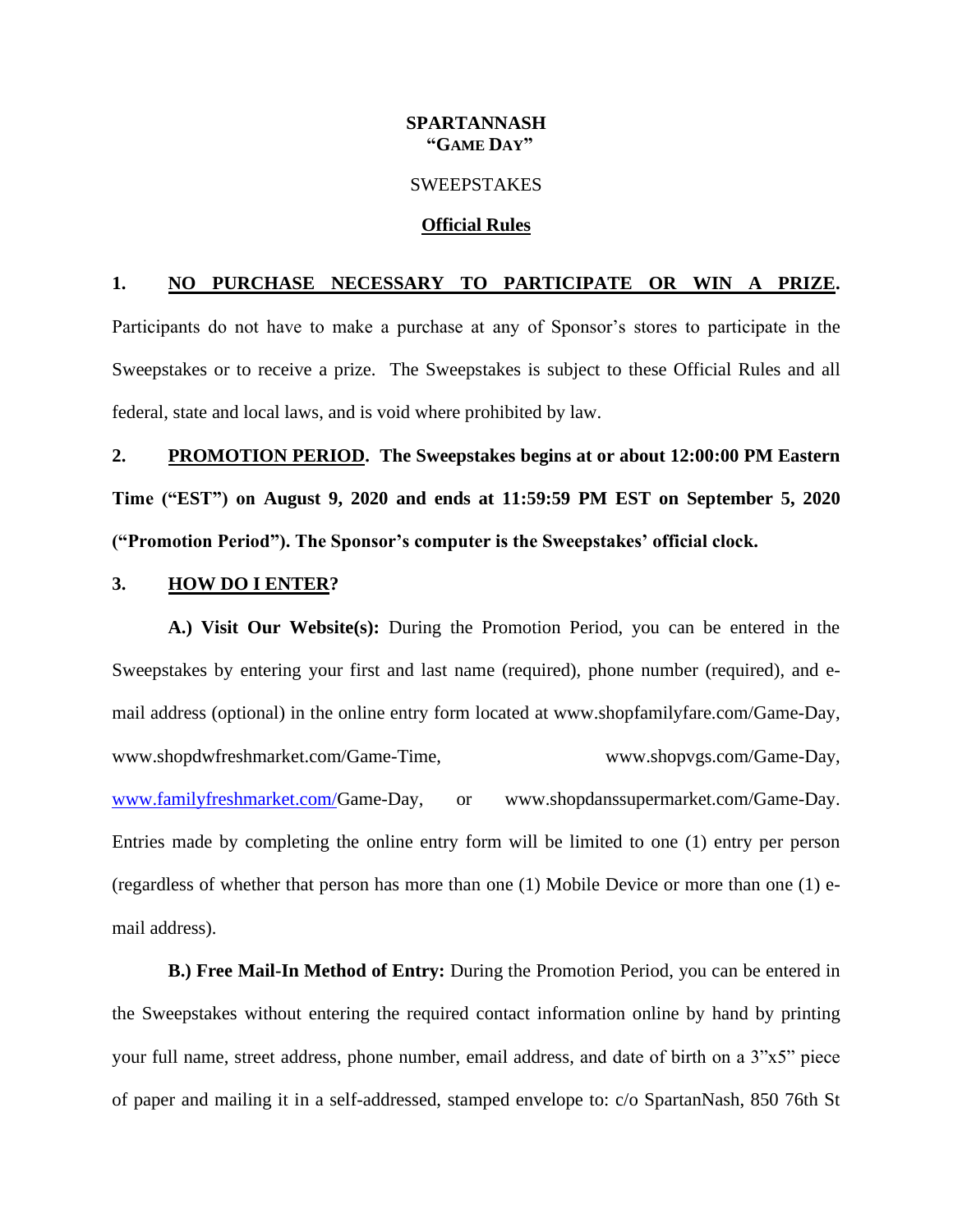SW PO Box 8700, Grand Rapids, MI 49518-8700. Mail-in entries will be limited to one (1) entry per person (regardless of whether that person has more than one (1) email address or more than one (1) phone number).

**4. AGREEMENT TO OFFICIAL RULES AND DECISIONS.** By entering in the Sweepstakes, each participant fully and unconditionally agrees to be bound by and accepts these Official Rules and the decisions of Sponsor (including, without limitation, decisions regarding eligibility of entries, the selection of participants and the winner, and the awarding of the prizes), which are final and binding in all respects.

**5. HOW DO I WIN?** For each prize, the potential winner will be selected in a random drawing to be held no later than September 18, 2020. The random drawing will be made from among all entries received during the Promotion Period. You do not need to be present at a Sponsor store to win. The potential winners will be notified by a representative of Sponsor via email or phone on or within fourteen (14) days the day of the drawing. The potential winners must respond to such notification within two (2) calendar days after notification. If a potential winner fails to respond within two (2) calendar days or declines to accept the prize, such potential winner will be disqualified, and Sponsor will select an alternate winner from the remaining entries. If, for any reason, more potential winners are notified than the number of prizes offered, as set forth in these Official Rules, Sponsor reserves the right to award the prizes through a random drawing from among all eligible potential winners so notified.

**6. WHAT CAN I WIN?** One (1) winner will be selected to receive one (1) "Ultimate Home Tailgate package" including a Weber Spirit II [E-310 3-Burner Propane Gas Grill](https://www.homedepot.com/p/Weber-Spirit-II-E-310-3-Burner-Propane-Gas-Grill-in-Black-45010001/302996388) and one (1) Grocery Gift Card worth \$500.00 redeemable at any of the following banners: Family Fare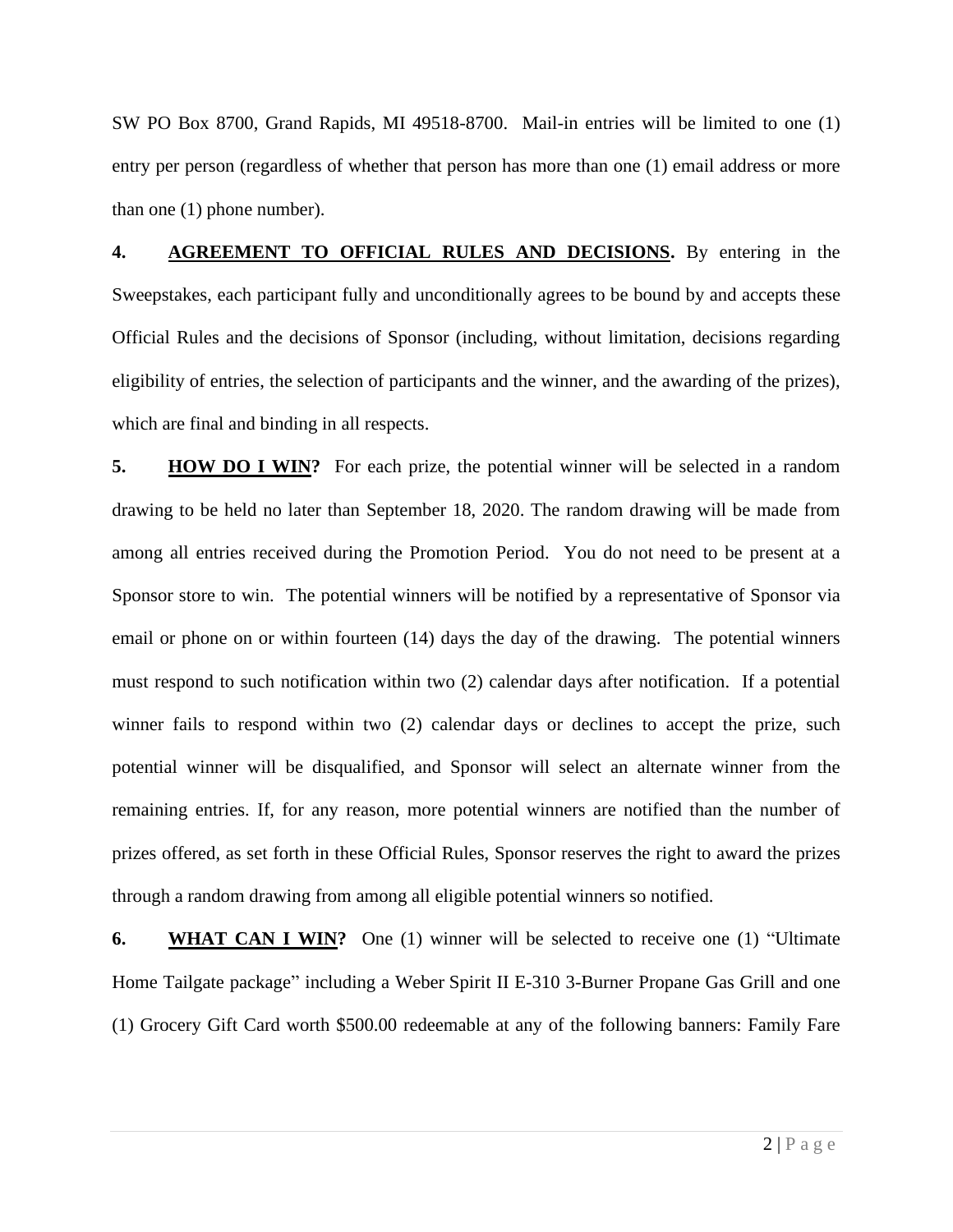Supermarket, VG's Grocery, D&W Fresh Market, Family Fresh Market, and Dan's Supermarket: Total ARV: \$979.00.

No prize substitutions or exchanges will be allowed, except by Sponsor, whom reserves the right to substitute a prize of equal or greater value in case of unavailability of any prize or a force majeure event. Delivery of the prize will be made to the street address provided by the winner.

**7. AM I ELIGIBLE?** The Sweepstakes is open to residents of Michigan, Minnesota, Iowa, Wisconsin, South Dakota, and North Dakota whom are at least eighteen (18) years old at the time of entry and residents of Nebraska whom are at least nineteen (19) years old at the time of entry. Employees (and their families, and members of their households, whether or not related) of SpartanNash and its affiliated companies are not eligible to receive a prize.

**8. WHAT ARE MY ODDS OF WINNING?** Odds of being selected in the random drawing will be determined by the number of entries received.

**9. GENERAL CONDITIONS.** Sponsor reserves the right, in its sole discretion, to terminate, modify or suspend the Sweepstakes if, in Sponsor's opinion, there is any suspected or actual evidence of electronic or non-electronic tampering with any portion of the Sweepstakes, or if viruses, bugs, unauthorized intervention, fraud, technical difficulties or failures or any other factor beyond Sponsor's reasonable control corrupt or affect the administration, security, fairness, integrity or proper conduct of the Sweepstakes. In such event, Sponsor reserves the right (but does not have the obligation) in its sole discretion to award the prize at random from among eligible, non-suspect entries received up to the time of suspected impairment. Sponsor reserves the right in its sole discretion to disqualify any individual it finds to be tampering with the entry process or the operation of the Sweepstakes or to be acting in violation of these Official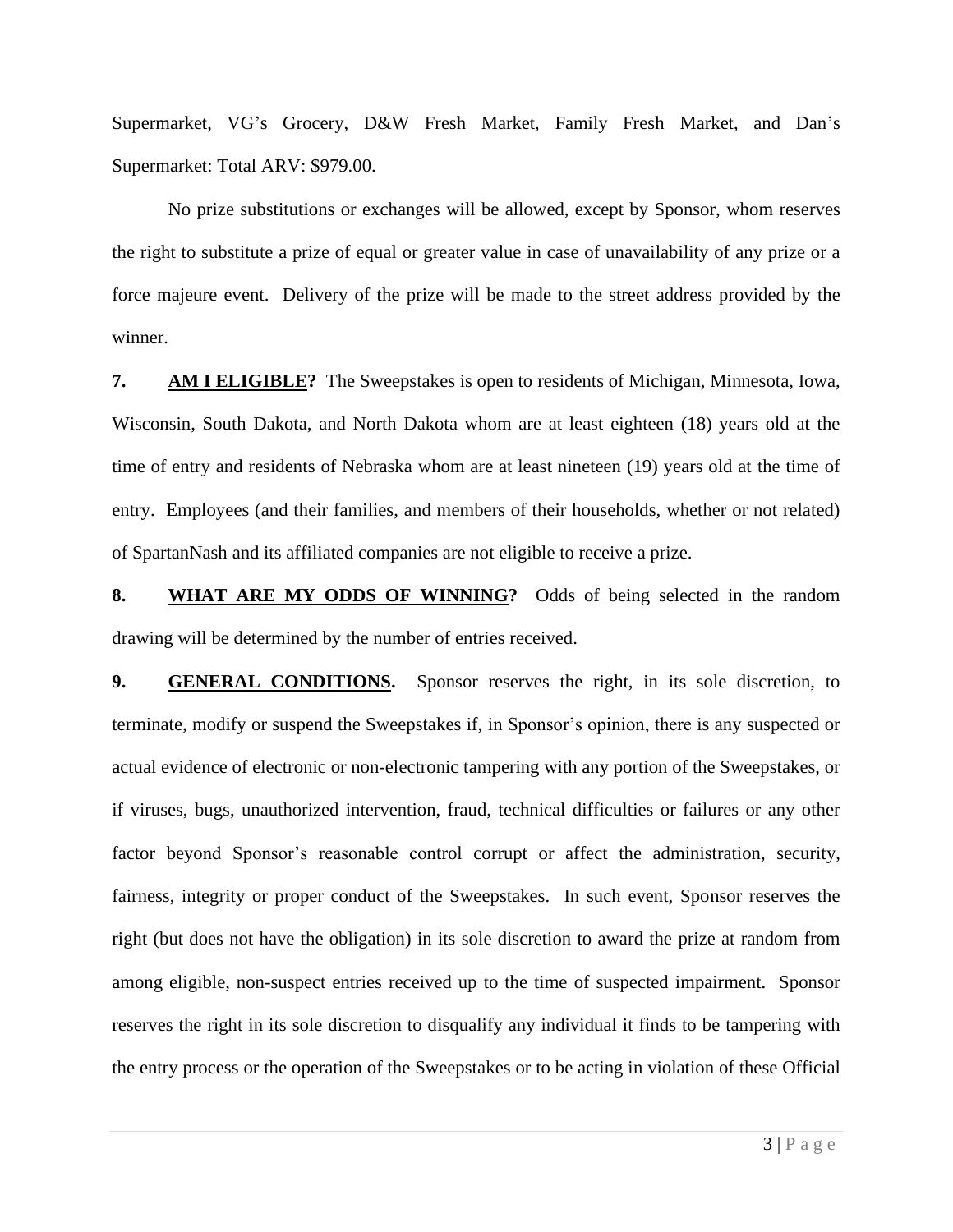Rules or in an unsportsmanlike or disruptive manner. Any attempt by any person to deliberately damage any website or undermine the legitimate operation of this Sweepstakes is a violation of criminal and civil laws, and, should such an attempt be made, Sponsor reserves the right to seek damages and other remedies from any such person to the fullest extent permitted by law. Sponsor's failure to enforce any term of these Official Rules shall not constitute a waiver of that provision or any other provision of these Official Rules.

As a condition of being selected as the potential Winner, the Sponsor may require the potential Winner to complete an Affidavit of Eligibility and Release of Liability and Publicity and any required tax information or eligibility documentation, to be returned within three (3) days of the date of the potential Winner notification, or the corresponding prize may be forfeited, and, at Sponsor's sole discretion, an alternate potential Winner may be selected from all remaining eligible entries in the applicable drawing pool, time permitting. In such event, the potential Winner who failed to return the Affidavit of Eligibility and Release of Liability and Publicity within the prescribed time period forfeits the prize in full and immediately releases any and all claims again Sponsor for delivery of the applicable prize.

**10. RELEASE.** By entering the Sweepstakes, participants and winner release Sponsor, PepsiCo Beverages North America, Pepsi-Cola Company, and each of their parents, subsidiaries and affiliates and the officers, directors, employees and agents of each from any and all liability of any kind for any loss, harm, damage, personal injury and/or death, arising out of participation in this Sweepstakes and/or the acceptance, use or misuse of the prize, and grant permission to Sponsor to use winner's name, street address, city and state for advertising, trade and promotional purposes in all media without additional compensation or notice wherever lawful.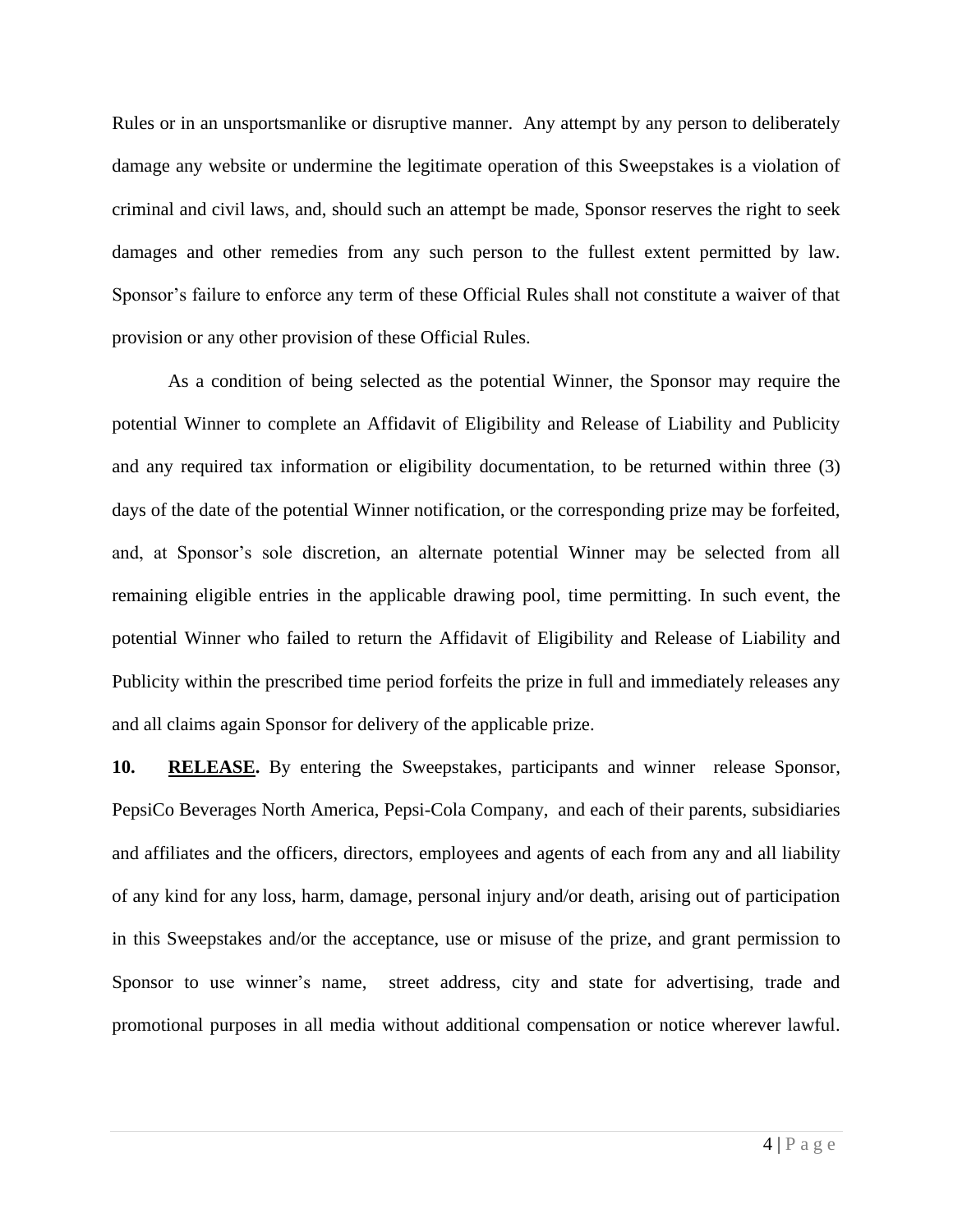All federal, state and local taxes, if any, and any other expenses on the receipt and use of the prize are solely the winner's responsibility.

**11**. **LIMITATIONS OF LIABILITY.** Sponsor is not responsible for: (a) incorrect or inaccurate transcription of entry information or late, lost, stolen, unintelligible, illegible, damaged, mutilated, altered, incomplete, postage due or misdirected entries or entries received through impermissible or illegitimate channels, all of which will be disqualified; (b) technical failures of any kind, including but not limited to the malfunctioning of any telephone, wireless, mobile, texting or computer online systems, networks or lines, telephone, wireless, mobile, texting or computer equipment, website, server provider, network, hardware or software; (c) the unavailability or inaccessibility of any website or service, including, without limitation, telephone, wireless, mobile, texting or computerized service; (d) unauthorized intervention in any part of the entry process or the Sweepstakes; (e) printing, typographical, electronic or human errors which may occur in the offer or administration of the Sweepstakes or the processing of entries; or (f) any injury or damage to persons or property, including but not limited to entrant's computer or wireless device, which may be caused, directly or indirectly, in whole or in part, from entrant's participation in the Sweepstakes, or from viewing, playing or downloading any material from Sponsor's website(s), regardless of whether the material was prepared by Sponsor or a third party, and regardless of whether the material is connected to Sponsor's websites by a hypertext link.

**12**. **PUBLICITY.** Except where prohibited by law, participation in the Sweepstakes constitutes each winner's consent to Sponsor's (and its designees', successors' and assigns') use of winner's name, biography, likeness, voice, photographs, video, opinions, statements, hometown, state and country for promotional purposes in any manner or media (including,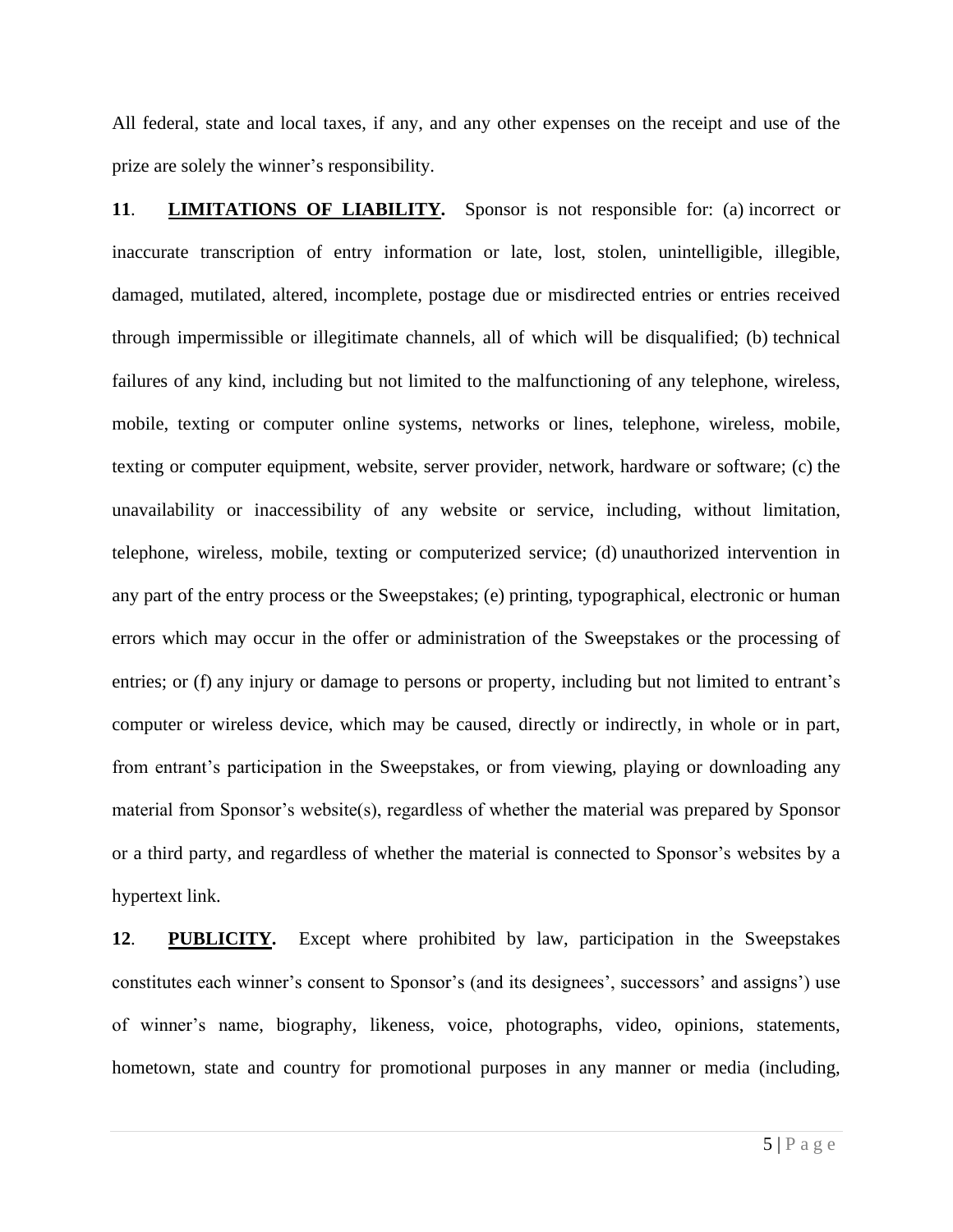without limitation, online), worldwide, in perpetuity, and without further payment, consideration, notice, review or consent.

**13. HOW ARE DISPUTES RESOLVED?** Each participant agrees that: (1) any and all disputes, claims, and causes of action arising out of or in connection with this Sweepstakes, or any prizes awarded, shall be resolved individually, without resort to any form of class action, and any judicial proceeding shall take place in a federal or state court within Kent County, Michigan, (2) any and all claims, judgments, and awards shall be limited to actual out-of-pocket costs incurred, including costs associated with entering this promotion, but in no event attorneys' fees; and (3) under no circumstances will a participant be permitted to obtain awards for, and each participant hereby waives all rights to claim punitive, incidental, or consequential damages, any other damages other than actual out-of-pocket expenses, and any and all rights to have damages multiplied or otherwise increased. All issues and questions concerning the construction, validity, interpretation and enforceability of these Official Rules, or the rights and obligations of participants and the Sponsor in connection with the promotion, shall be governed by and construed in accordance with the laws of the State of Michigan without giving effect to any choice of law or conflict of law rules or provisions (whether of the State of Michigan or any other jurisdiction) that would cause the application of the laws of any jurisdiction other than the State of Michigan.

**14. DATA PRIVACY.** Information participants provide to Sponsor will be used to communicate with participants in relation to this Sweepstakes as well as to contact participants at a later date with respect to products or services which the Sponsor believes may be of interest to them. Personal information will be handled in accordance with Sponsor's privacy policy